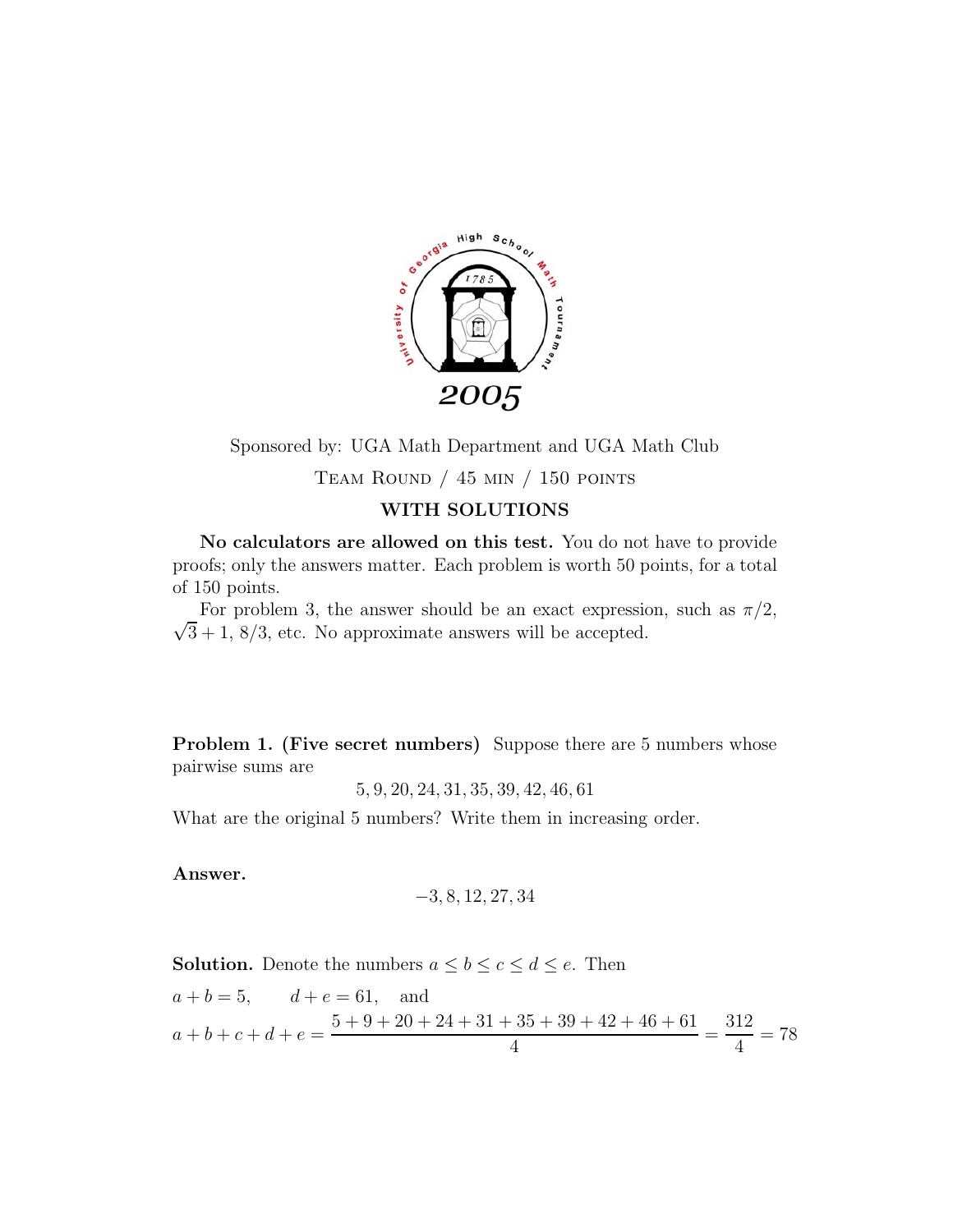Therefore,

$$
c = (a + b + c + d + e) - (a + b) - (d + e) = 78 - 5 - 61 = 12
$$

The next largest number after  $a + b$  is  $a + c = 9$ , so  $a = 9 - 12 = -3$ . Then  $b = (a + b) - a = 5 - (-3) = 8$ . Similarly,  $e = 34$  and  $d = 27$ .

**Problem 2. (The last man standing)** *n* people stand in a circle. Then, every second person is excluded until only one is left. For example, with 10 people, the order of exclusion is as follows:

$$
2, 4, 6, 8, 10, 3, 7, 1, 9
$$

so the last remaining person is number 5.

Now start with 2005 people. Who will be the last person standing?

## **Answer.** 1963

**Solution.** Denote the answer for n by  $J(n)$ . Then we have:

$$
J(2n) = 2J(n) - 1 \quad \text{and} \quad J(2n+1) = 2J(n) + 1
$$

Indeed, if there are originally  $2n$  people, the first n people to be eliminated are numbered  $2, 4, 6, 8, \ldots, 2n$ . The remaining *n* people, numbered  $1, 3, 5, \ldots, 2n-1$  will essentially be eliminated exactly as if they were numbered  $1, 2, 3, \ldots, n$ . Thus,  $J(2n)=2J(n) - 1$ ; the argument for the other case is similar.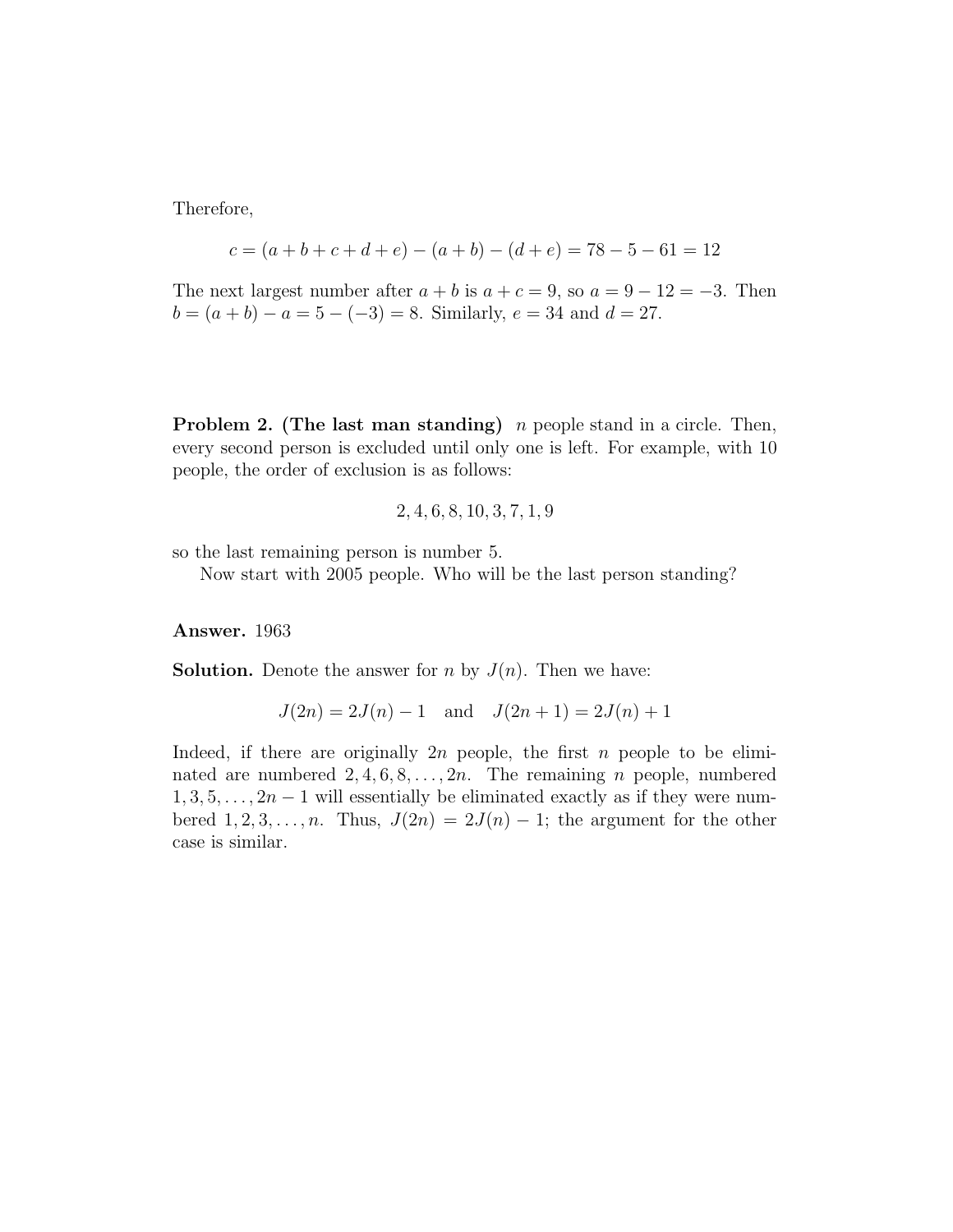To compute  $J(2005)$ , read down the first column and up the second:

| $2005 = 2 \cdot 1002 + 1$ | $J(2005) = 2 \cdot 981 + 1 = 1963$ |
|---------------------------|------------------------------------|
| $1002 = 2 \cdot 501$      | $J(1002) = 2 \cdot 491 - 1 = 981$  |
| $501 = 2 \cdot 250 + 1$   | $J(501) = 2 \cdot 245 + 1 = 491$   |
| $250 = 2 \cdot 125$       | $J(250) = 2 \cdot 123 - 1 = 245$   |
| $125 = 2 \cdot 62 + 1$    | $J(125) = 2 \cdot 61 + 1 = 123$    |
| $62 = 2 \cdot 31$         | $J(62) = 2 \cdot 31 - 1 = 61$      |
| $31 = 2 \cdot 15 + 1$     | $J(31) = 2 \cdot 15 + 1 = 31$      |
| $15 = 2 \cdot 7 + 1$      | $J(15) = 2 \cdot 7 + 1 = 15$       |
| $7 = 2 \cdot 3 + 1$       | $J(7) = 2 \cdot 3 + 1 = 7$         |
| $3 = 2 \cdot 1 + 1$       | $J(3) = 2 \cdot 1 + 1 = 3$         |
|                           | $J(1)=1$                           |

It can also be shown that if  $n = (1b_{m-1}b_{m-2}\cdots b_1b_0)_2$  written in binary, then  $J(n)=(b_{m-1}b_{m-2}\cdots b_1b_01)_2.$ 

**Problem 3. (Two triangles)** In a triangle ABC, vertices are connected to the points  $A', B', C'$  which divide the corresponding sides with the ratio 2 to 1, as in the picture, to form a small triangle  $KLM$  in the center. What is the ratio of area of  $ABC$  to the area of  $KLM$ ? (The answer must be greater than 1.)



**Answer.** 7